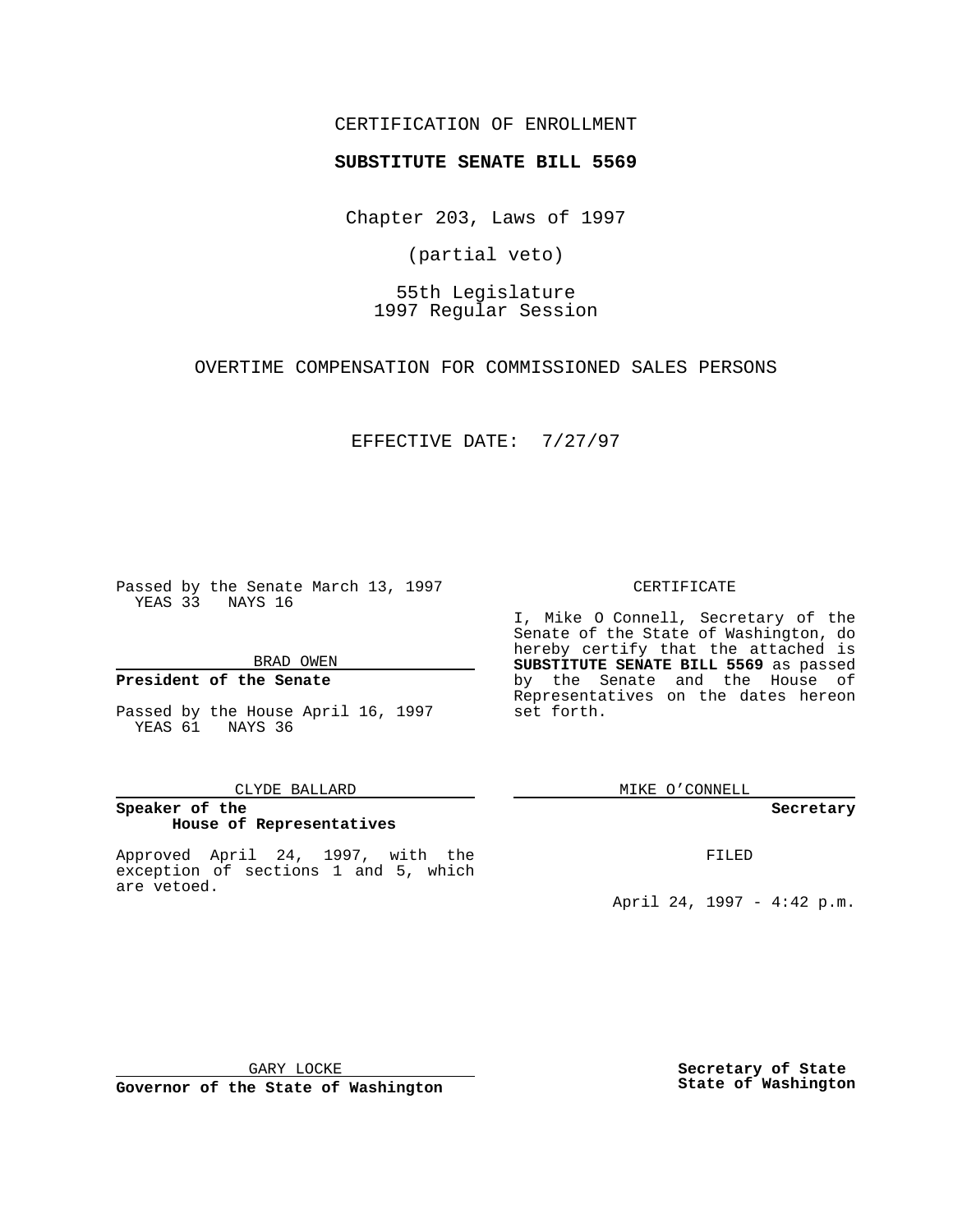## **SUBSTITUTE SENATE BILL 5569** \_\_\_\_\_\_\_\_\_\_\_\_\_\_\_\_\_\_\_\_\_\_\_\_\_\_\_\_\_\_\_\_\_\_\_\_\_\_\_\_\_\_\_\_\_\_\_

\_\_\_\_\_\_\_\_\_\_\_\_\_\_\_\_\_\_\_\_\_\_\_\_\_\_\_\_\_\_\_\_\_\_\_\_\_\_\_\_\_\_\_\_\_\_\_

Passed Legislature - 1997 Regular Session

### **State of Washington 55th Legislature 1997 Regular Session**

**By** Senate Committee on Commerce & Labor (originally sponsored by Senators Schow, Sellar and Wood)

Read first time 02/12/97.

 AN ACT Relating to overtime compensation for commissioned salespersons; amending RCW 49.46.130 and 49.46.010; adding a new section to chapter 49.46 RCW; creating a new section; and declaring an emergency.

5 BE IT ENACTED BY THE LEGISLATURE OF THE STATE OF WASHINGTON:

6 \*NEW SECTION. Sec. 1. A new section is added to chapter 49.46 RCW 7 to read as follows:

 Section 3, chapter 289, Laws of <sup>1975</sup> 1st ex. sess., codified as RCW 49.46.130, was adopted for the purpose of creating conformity between 10 state overtime pay standards and the federal fair labor standards act. RCW 49.46.130(2)(h) was intended to incorporate alternative federal premium guarantee standards for retail commissioned salespersons, found 13 at 29 U.S.C. 207(i), into the state wage and hour law.

 The legislature finds that retail sales typically peak during holiday seasons and events such as product promotions and new product arrivals. Retail commissioned salespersons can maximize their incomes, and are therefore most benefited, by maximizing the hours they work during periods when the sales per hour ratio is high. Employment policies that penalize employers for working retail commissioned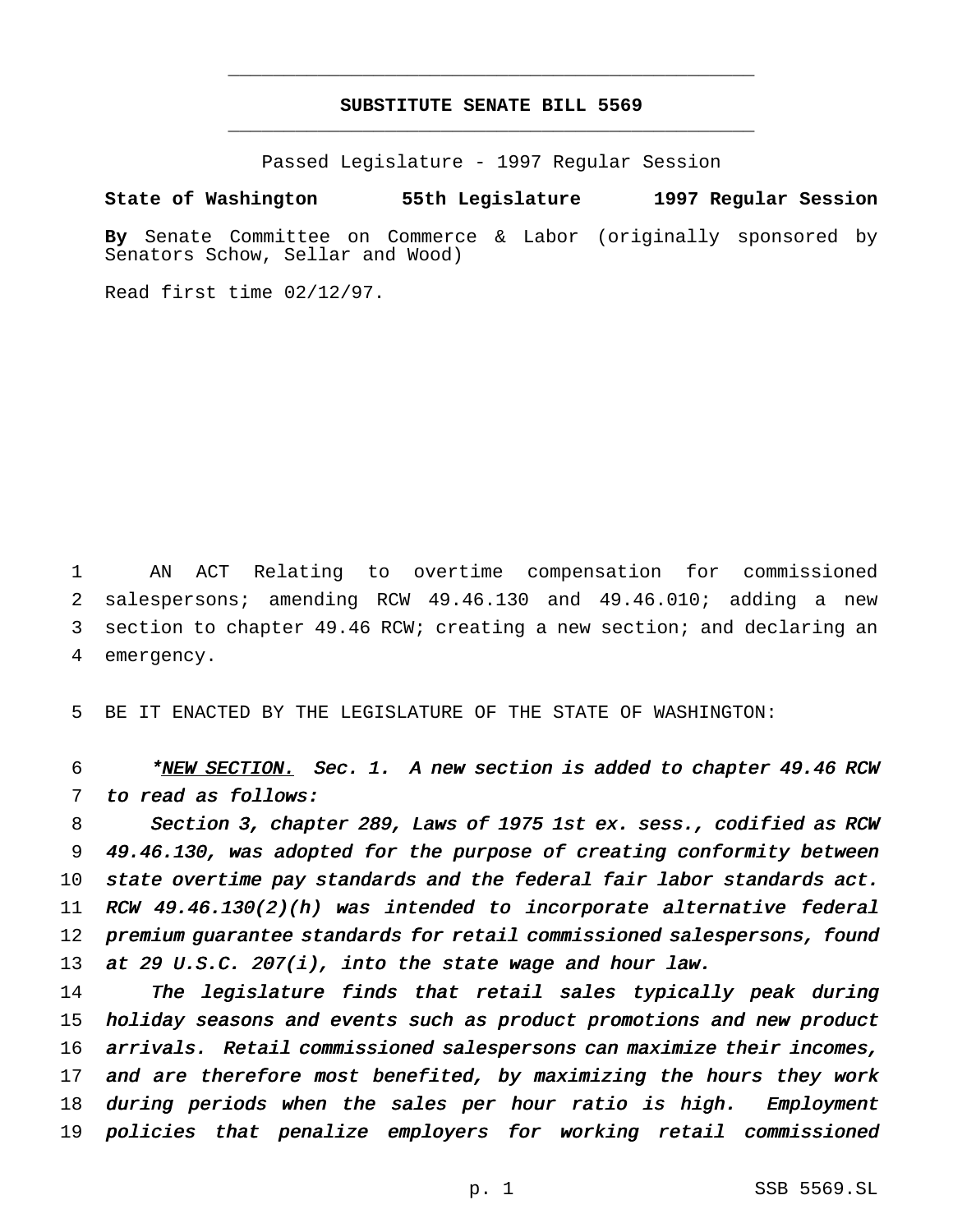salespersons more than forty hours in <sup>a</sup> peak sales work week are detrimental to the well-being of Washington's retail commissioned

salespersons.

**\*Sec. 1 was vetoed. See message at end of chapter.**

 **Sec. 2.** RCW 49.46.130 and 1995 c 5 s 1 are each amended to read as follows:

 (1) Except as otherwise provided in this section, no employer shall employ any of his employees for a work week longer than forty hours unless such employee receives compensation for his employment in excess of the hours above specified at a rate not less than one and one-half times the regular rate at which he is employed.

(2) This section does not apply to:

 (a) Any person exempted pursuant to RCW 49.46.010(5). The payment of compensation or provision of compensatory time off in addition to a salary shall not be a factor in determining whether a person is exempted under RCW 49.46.010(5)(c);

 (b) Employees who request compensating time off in lieu of overtime pay;

 (c) Any individual employed as a seaman whether or not the seaman 20 is employed on a vessel other than an American vessel;

 (d) Seasonal employees who are employed at concessions and recreational establishments at agricultural fairs, including those seasonal employees employed by agricultural fairs, within the state provided that the period of employment for any seasonal employee at any 25 or all agricultural fairs does not exceed fourteen working days a year; (e) Any individual employed as a motion picture projectionist if that employee is covered by a contract or collective bargaining agreement which regulates hours of work and overtime pay;

 (f) An individual employed as a truck or bus driver who is subject to the provisions of the Federal Motor Carrier Act (49 U.S.C. Sec. 3101 et seq. and 49 U.S.C. Sec. 10101 et seq.), if the compensation system under which the truck or bus driver is paid includes overtime pay, reasonably equivalent to that required by this subsection, for working longer than forty hours per week;

 (g) Any individual employed (i) on a farm, in the employ of any person, in connection with the cultivation of the soil, or in connection with raising or harvesting any agricultural or horticultural commodity, including raising, shearing, feeding, caring for, training,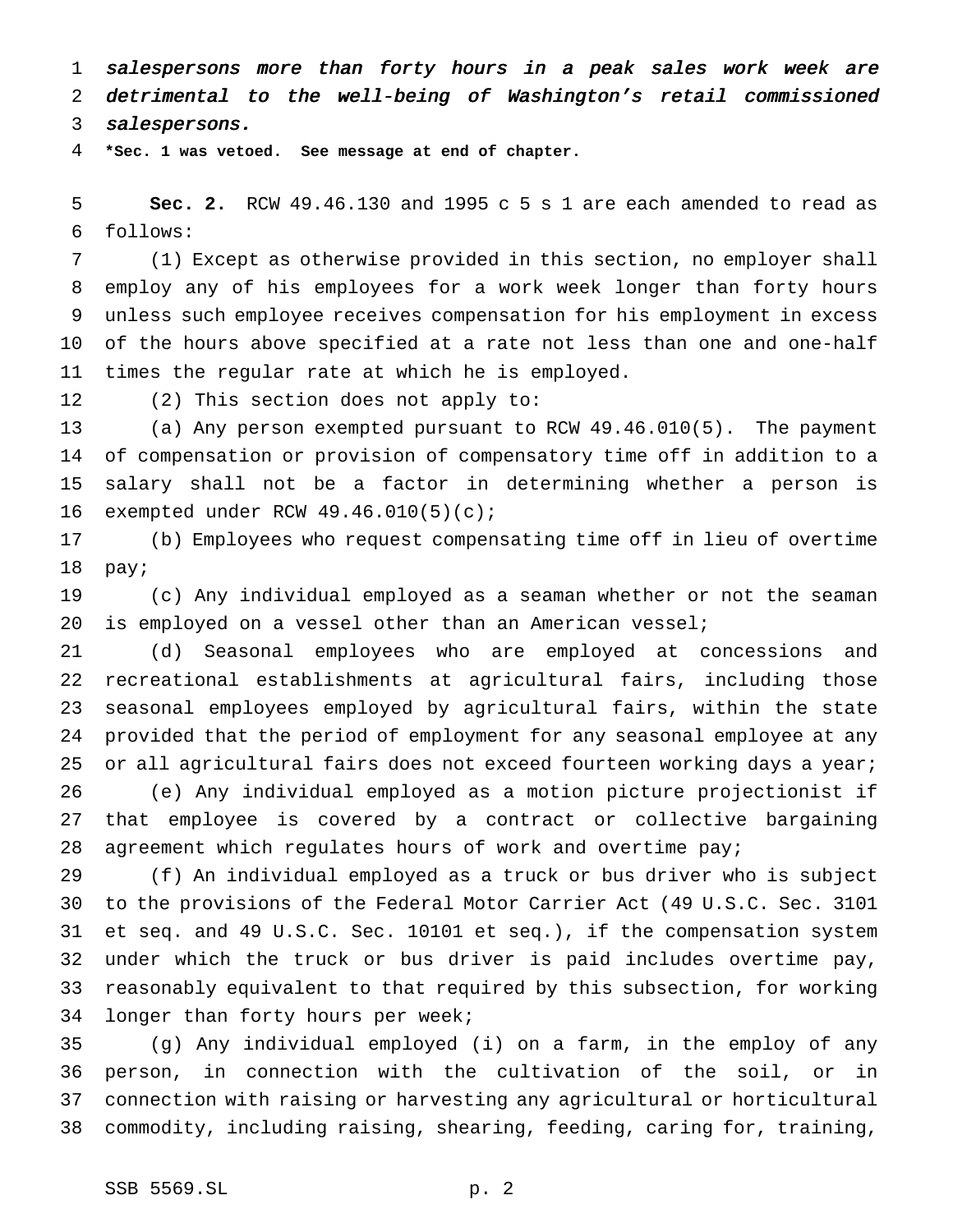and management of livestock, bees, poultry, and furbearing animals and wildlife, or in the employ of the owner or tenant or other operator of a farm in connection with the operation, management, conservation, improvement, or maintenance of such farm and its tools and equipment; or (ii) in packing, packaging, grading, storing or delivering to storage, or to market or to a carrier for transportation to market, any agricultural or horticultural commodity; or (iii) commercial canning, commercial freezing, or any other commercial processing, or with respect to services performed in connection with the cultivation, raising, harvesting, and processing of oysters or in connection with any agricultural or horticultural commodity after its delivery to a terminal market for distribution for consumption;

 (h) Any industry in which federal law provides for an overtime payment based on a work week other than forty hours. However, the provisions of the federal law regarding overtime payment based on a work week other than forty hours shall nevertheless apply to employees covered by this section without regard to the existence of actual federal jurisdiction over the industrial activity of the particular employer within this state. For the purposes of this subsection, "industry" means a trade, business, industry, or other activity, or branch, or group thereof, in which individuals are gainfully employed (section 3(h) of the Fair Labor Standards Act of 1938, as amended (Public Law 93-259).

24 (3) No employer shall be deemed to have violated subsection (1) of 25 this section by employing any employee of a retail or service 26 establishment for a work week in excess of the applicable work week specified in subsection (1) of this section if:

 (a) The regular rate of pay of the employee is in excess of one and 29 one-half times the minimum hourly rate required under RCW 49.46.020; and

 (b) More than half of the employee's compensation for a 32 representative period, of not less than one month, represents commissions on goods or services.

 In determining the proportion of compensation representing commissions, all earnings resulting from the application of a bona fide commission rate is to be deemed commissions on goods or services 37 without regard to whether the computed commissions exceed the draw or guarantee.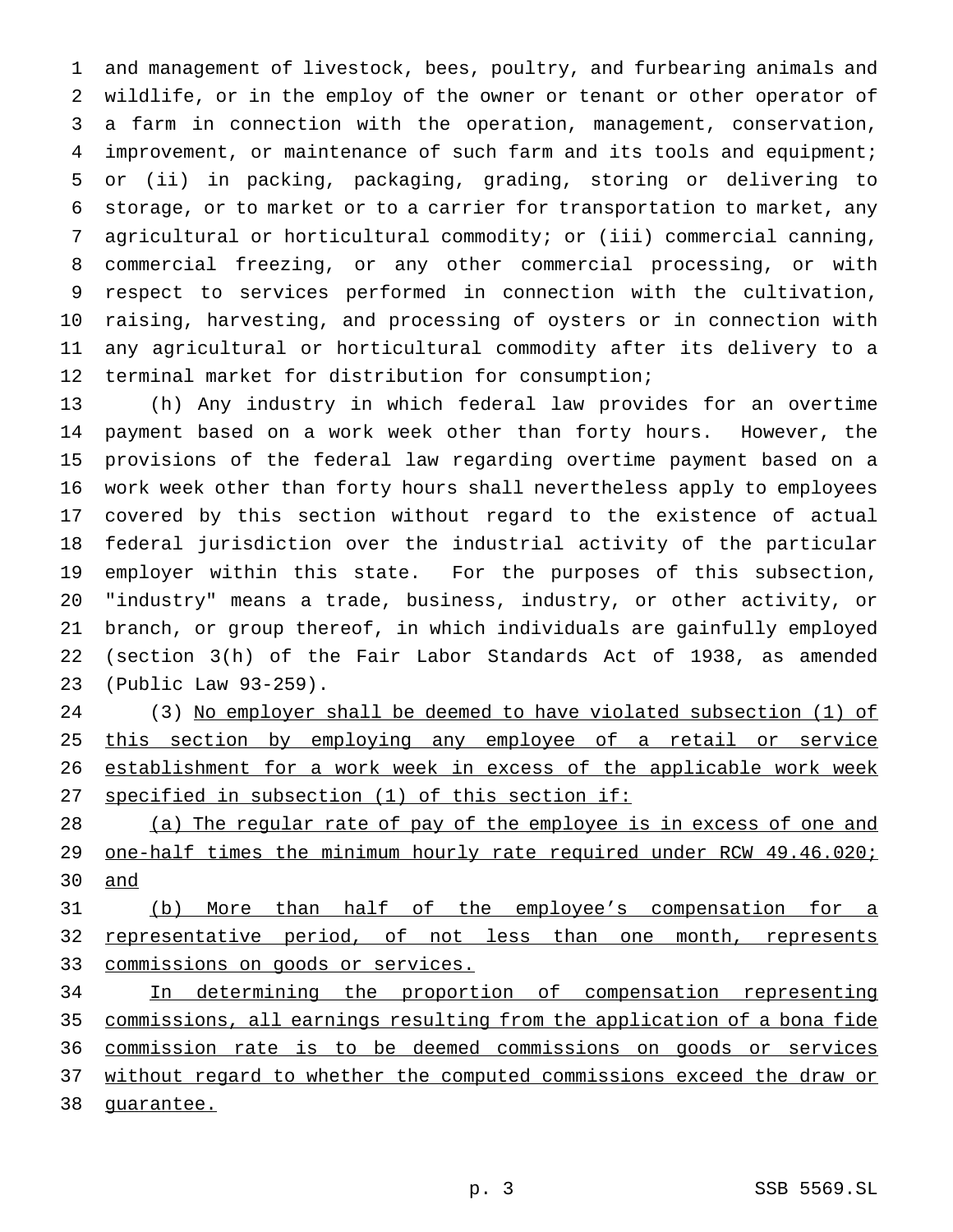(4) No employer of commissioned salespeople primarily engaged in the business of selling automobiles, trucks, recreational vessels, recreational vessel trailers, recreational vehicle trailers, recreational campers, or manufactured housing to ultimate purchasers shall violate subsection (1) of this section with respect to such commissioned salespeople if the commissioned salespeople are paid the greater of:

 (a) Compensation at the hourly rate, which may not be less than the rate required under RCW 49.46.020, for each hour worked up to forty hours per week, and compensation of one and one-half times that hourly rate for all hours worked over forty hours in one week; or

 (b) A straight commission, a salary plus commission, or a salary plus bonus applied to gross salary.

 $((+4))$  (5) No public agency shall be deemed to have violated subsection (1) of this section with respect to the employment of any employee in fire protection activities or any employee in law enforcement activities (including security personnel in correctional institutions) if: (a) In a work period of twenty-eight consecutive days the employee receives for tours of duty which in the aggregate exceed two hundred forty hours; or (b) in the case of such an employee to whom a work period of at least seven but less than twenty-eight days applies, in his or her work period the employee receives for tours of duty which in the aggregate exceed a number of hours which bears the same ratio to the number of consecutive days in his or her work period as two hundred forty hours bears to twenty-eight days; compensation at a rate not less than one and one-half times the regular rate at which he or she is employed.

 **Sec. 3.** RCW 49.46.010 and 1993 c 281 s 56 are each amended to read as follows:

As used in this chapter:

(1) "Director" means the director of labor and industries;

 (2) "Wage" means compensation due to an employee by reason of employment, payable in legal tender of the United States or checks on banks convertible into cash on demand at full face value, subject to such deductions, charges, or allowances as may be permitted by rules of the director;

(3) "Employ" includes to permit to work;

### SSB 5569.SL p. 4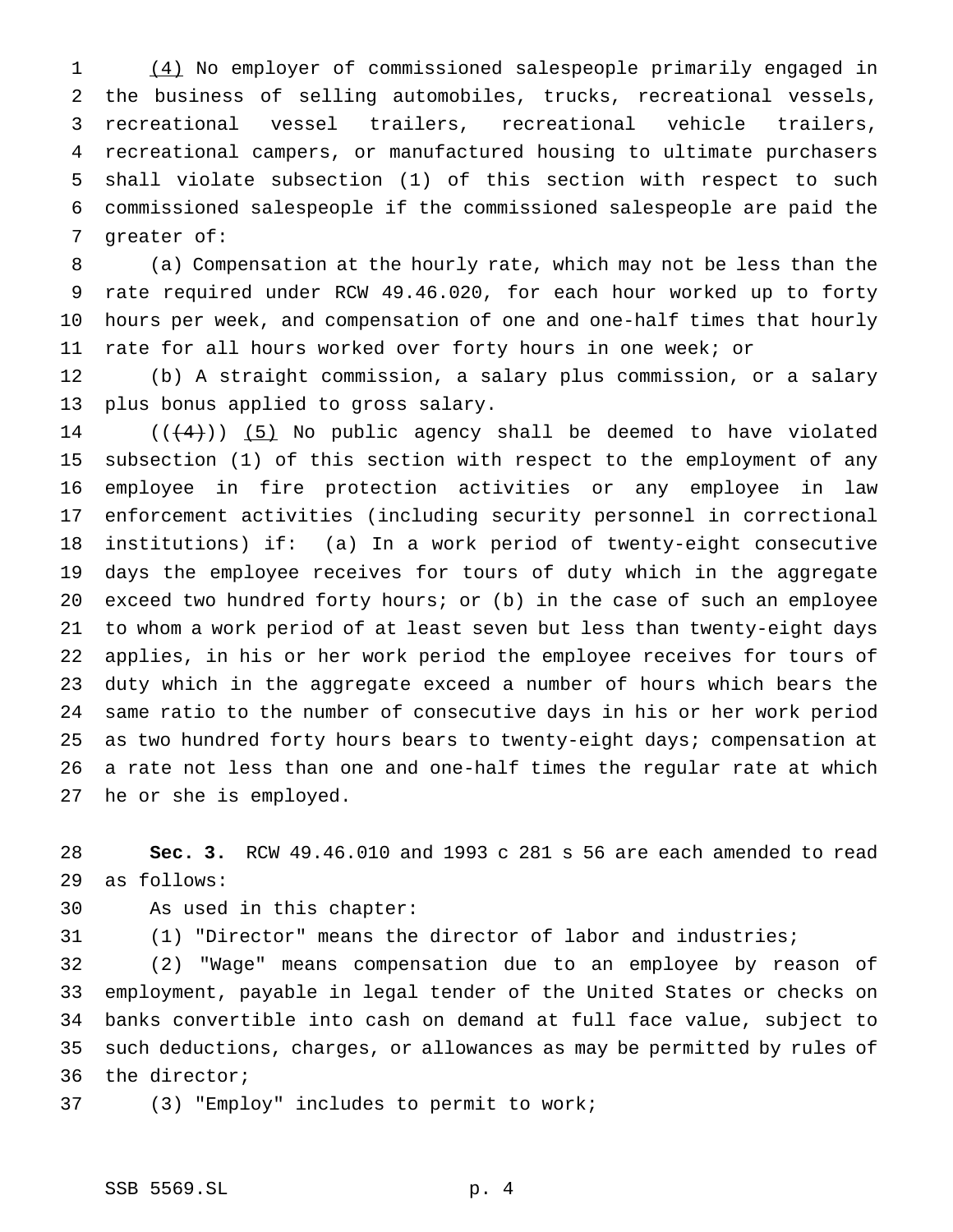(4) "Employer" includes any individual, partnership, association, corporation, business trust, or any person or group of persons acting directly or indirectly in the interest of an employer in relation to an employee;

 (5) "Employee" includes any individual employed by an employer but shall not include:

 (a) Any individual (i) employed as a hand harvest laborer and paid on a piece rate basis in an operation which has been, and is generally and customarily recognized as having been, paid on a piece rate basis in the region of employment; (ii) who commutes daily from his or her permanent residence to the farm on which he or she is employed; and (iii) who has been employed in agriculture less than thirteen weeks 13 during the preceding calendar year;

 (b) Any individual employed in casual labor in or about a private home, unless performed in the course of the employer's trade, business, or profession;

 (c) Any individual employed in a bona fide executive, administrative, or professional capacity or in the capacity of outside salesman as those terms are defined and delimited by rules of the director. However, those terms shall be defined and delimited by the Washington personnel resources board pursuant to chapter 41.06 RCW;

 (d) Any individual engaged in the activities of an educational, charitable, religious, state or local governmental body or agency, or nonprofit organization where the employer-employee relationship does not in fact exist or where the services are rendered to such organizations gratuitously. If the individual receives reimbursement in lieu of compensation for normally incurred out-of-pocket expenses or receives a nominal amount of compensation per unit of voluntary service rendered, an employer-employee relationship is deemed not to exist for the purpose of this section or for purposes of membership or qualification in any state, local government or publicly supported retirement system other than that provided under chapter 41.24 RCW;

 (e) Any individual employed full time by any state or local governmental body or agency who provides voluntary services but only with regard to the provision of the voluntary services. The voluntary services and any compensation therefor shall not affect or add to qualification, entitlement or benefit rights under any state, local government, or publicly supported retirement system other than that provided under chapter 41.24 RCW;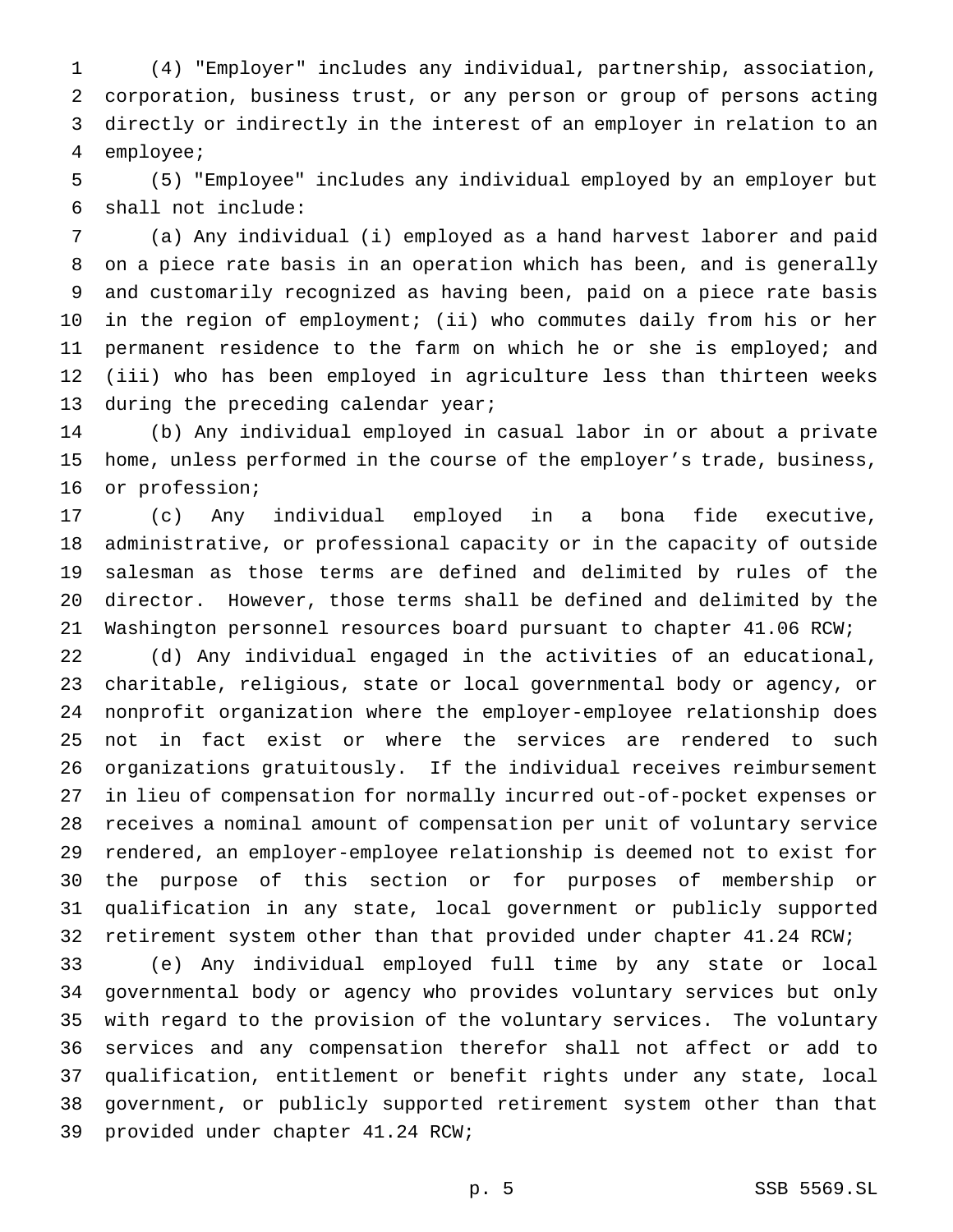(f) Any newspaper vendor or carrier;

 (g) Any carrier subject to regulation by Part 1 of the Interstate Commerce Act;

 (h) Any individual engaged in forest protection and fire prevention activities;

 (i) Any individual employed by any charitable institution charged with child care responsibilities engaged primarily in the development of character or citizenship or promoting health or physical fitness or providing or sponsoring recreational opportunities or facilities for 10 young people or members of the armed forces of the United States;

 (j) Any individual whose duties require that he or she reside or sleep at the place of his or her employment or who otherwise spends a substantial portion of his or her work time subject to call, and not engaged in the performance of active duties;

 (k) Any resident, inmate, or patient of a state, county, or municipal correctional, detention, treatment or rehabilitative institution;

 (l) Any individual who holds a public elective or appointive office of the state, any county, city, town, municipal corporation or quasi municipal corporation, political subdivision, or any instrumentality thereof, or any employee of the state legislature;

 (m) All vessel operating crews of the Washington state ferries operated by the department of transportation;

 (n) Any individual employed as a seaman on a vessel other than an 25 American vessel $((-))$  *i* 

 (6) "Occupation" means any occupation, service, trade, business, industry, or branch or group of industries or employment or class of 28 employment in which employees are gainfully employedi

 (7) "Retail or service establishment" means an establishment seventy-five percent of whose annual dollar volume of sales of goods or 31 services, or both, is not for resale and is recognized as retail sales 32 or services in the particular industry.

 NEW SECTION. **Sec. 4.** Nothing in this act shall be construed to alter the terms, conditions, or practices contained in any collective bargaining agreement in effect at the time of the effective date of this act until the expiration date of such agreement.